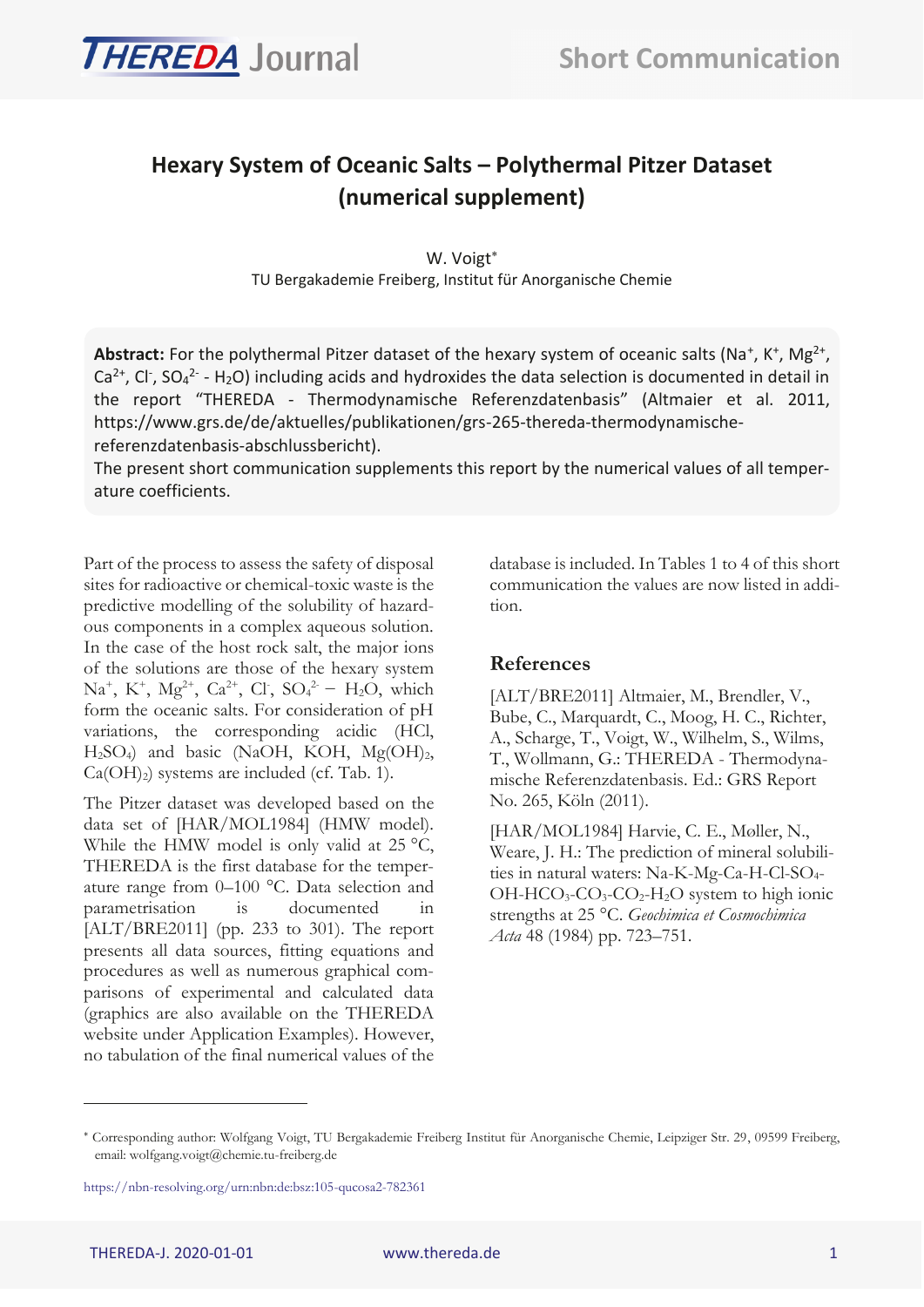$\rm Tab.$  1: Temperature coefficients for the standard Gibbs energy,  $\Delta_{\rm R}G^\circ$  for formation of species or phases from ions and water. Note that in THEREDA for all Primary Master species  $\Delta_R H_{i,T=T_0}^0$ ,  $S_{i,T=T_0}^0$  and thus  $\Delta_R G_{i,T=T_0}^0 = 0$ .

<span id="page-1-0"></span>

| Formula           | Mineralname<br>(if existing) | Tmin/K | Tmax/K | Α                 | B               | C                | D              | E.              | F               |
|-------------------|------------------------------|--------|--------|-------------------|-----------------|------------------|----------------|-----------------|-----------------|
| H <sub>20</sub>   |                              | 273.15 | 393.15 | 0                 | $\mathbf 0$     | $\Omega$         | 0              | $\Omega$        | $\Omega$        |
| $H+$              |                              | 273.15 | 393.15 | $\mathbf 0$       | $\mathbf 0$     | 0                | 0              | 0               | $\mathbf 0$     |
| $Na+$             |                              | 273.15 | 393.15 | 0                 | 0               | 0                | 0              | $\mathbf 0$     | $\mathbf 0$     |
| $K+$              |                              | 273.15 | 393.15 | $\mathbf 0$       | $\mathbf 0$     | $\mathbf 0$      | 0              | $\mathbf 0$     | $\mathbf 0$     |
| Mg+2              |                              | 273.15 | 393.15 | 0                 | $\mathbf 0$     | 0                | 0              | $\mathbf 0$     | $\mathbf 0$     |
| $Ca+2$            |                              | 273.15 | 393.15 | $\mathbf 0$       | 0               | 0                | 0              | 0               | $\mathbf 0$     |
| $Cl-$             |                              | 273.15 | 393.15 | $\mathbf 0$       | $\mathbf 0$     | 0                | 0              | $\Omega$        | $\mathbf 0$     |
| SO4-2             |                              | 273.15 | 393.15 | 0                 | $\mathbf 0$     | $\Omega$         | 0              | $\Omega$        | $\Omega$        |
| OH-               |                              | 273.15 | 523.15 | 977916.173        | -24698.7262     | 4264.428838      | $-8.43137921$  | 0.003231957     | $-34104000$     |
| KMg(SO4)+         |                              | 298.15 | 393.15 | 103945            | $-300$          | $\mathbf 0$      | 0              | 0               | 0               |
| Ca(SO4)(aq)       |                              | 273.15 | 393.15 | 0                 | 215.4333318     | $\mathbf 0$      | $-0.666666662$ | $\mathbf 0$     | $\mathbf 0$     |
| $KGa(SO4)+$       |                              | 298.15 | 393.15 | 15957.55          | $-77$           | $\mathbf 0$      | 0              | $\Omega$        | $\mathbf 0$     |
| HSO4-             |                              | 273.15 | 373.15 | -253892.5093      | 10767.94618     | -1961.905733     | 4.74380171     | $-0.0021397$    | $\Omega$        |
| $Mg(OH)+$         |                              | 273.15 | 373.15 | 4444044.0813      | -5495.03903     | 798.7412063      | 0              | $-0.00052773$   | $-24391000$     |
| Ca(OH)2           | Portlandite                  | 273.15 | 393.15 | 0                 | 7181.2509495777 | -1394.5143267856 | 4.80357314     | $-0.0025896965$ | 0               |
| Ca(SO4)           | Anhydrite                    | 293.15 | 383.15 | -1634543.75318913 | 80144.23225363  | -15209.01605     | 47.389963      | -0.0249854497   | $\Omega$        |
| Ca(SO4):0.5H2O    |                              | 273.15 | 373.15 | $-4030000$        | 196701.5735     | -37230.0854      | 114.2701381    | $-0.05857491$   | $\mathbf 0$     |
| Ca(SO4):2H2O      | Gypsum                       | 273.15 | 393.15 | -2531757.2917543  | 124418.55047601 | -23616.96979169  | 73.66531608    | $-0.0384455958$ | $\mathbf 0$     |
| Ca2Cl2(OH)2:H2O   |                              | 273.15 | 393.15 | $\mathbf 0$       | 14792.223685972 | -3037.5181297747 | 12.0591858867  | $-0.0064205121$ | $\mathbf 0$     |
| Ca4Cl2(OH)6:13H2O |                              | 273.15 | 303.15 | 0                 | 200912.75543616 | -45011.75315     | 232.19009705   | $-0.13906309$   | 0               |
| CaCl2:6H2O        | Antarcticite                 | 273.15 | 300.15 | -16325646.979329  | 412874.15944407 | -70032.85829     | 121.51740047   | $-0.0318257$    | 673905009.25962 |
| K(HSO4)           | Mercallite                   | 273.15 | 348.15 | $-814526.581$     | 15529.13293     | -2368.04618      | 0              | 0.002737294     | 37827600        |

| $\Delta_R G^o$ = A + B · T + C · T ·ln(T)+D ·T <sup>2</sup> +E · T <sup>3</sup> + $\frac{F}{T}$ |  |
|-------------------------------------------------------------------------------------------------|--|
|-------------------------------------------------------------------------------------------------|--|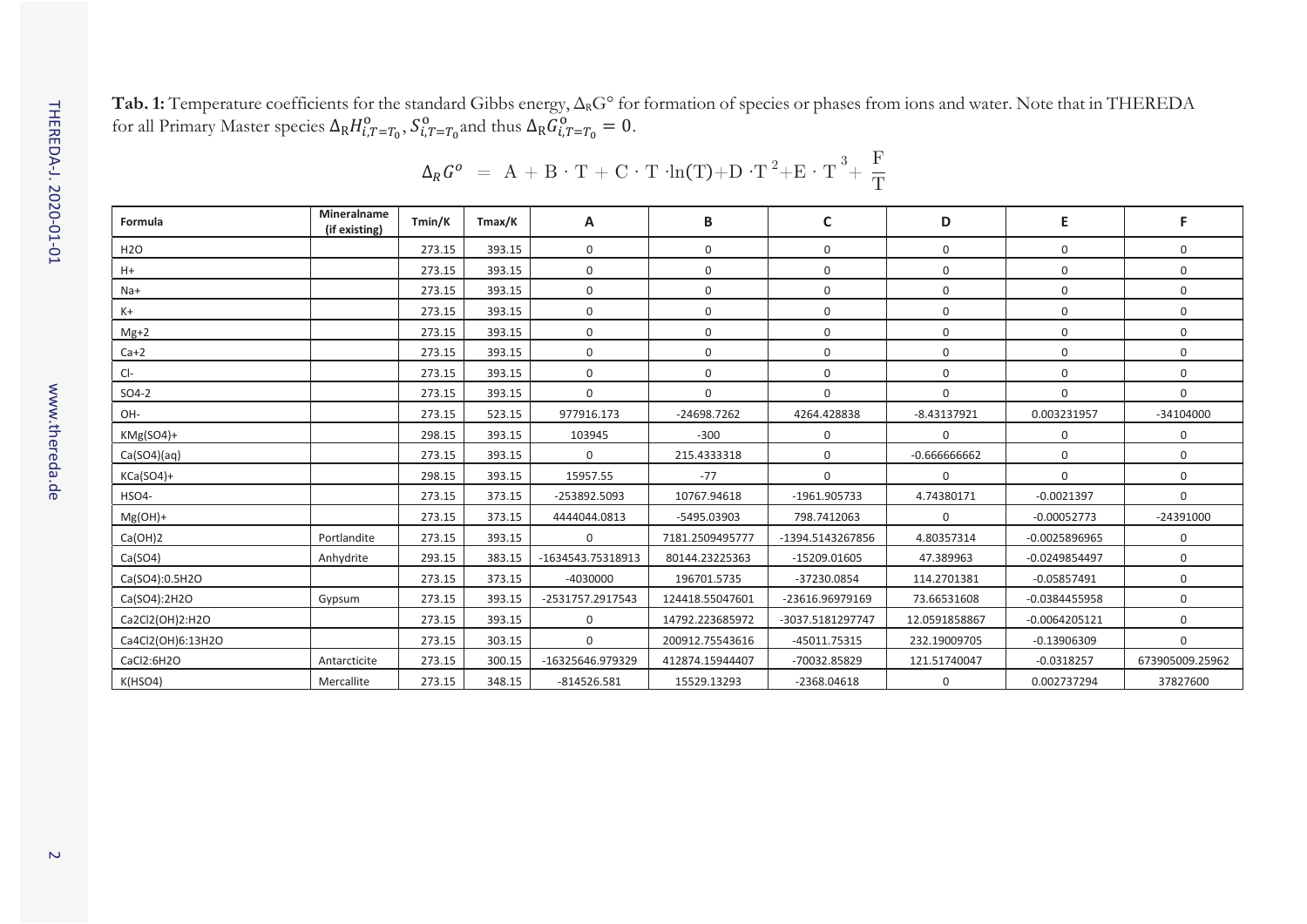## **Tab. 1 (continued)**

| Formula              | Mineralname<br>(if existing) | Tmin/K | Tmax/K | A                | B              | $\mathsf{C}$   | D               | E                | F              |
|----------------------|------------------------------|--------|--------|------------------|----------------|----------------|-----------------|------------------|----------------|
| K2Ca(SO4)2:H2O       | Syngenite                    | 298.15 | 393.15 | 59721312.9236    | -2893908.7268  | 546617.8335    | $-1662.21848$   | 0.8397009377     | 0              |
| K2Ca5(SO4)6:H2O      | Goergeyite                   | 298.15 | 393.15 | -511049.2208     | 11427.173794   | -1789.808989   | $\Omega$        | $\Omega$         | 0              |
| K2Mg(SO4)2:4H2O      | Leonite                      | 313.15 | 343.15 | 79692.2519       | -1064.981273   | 0              | 3.827752933     | -0.004721709514  | $\mathbf 0$    |
| K2Mg(SO4)2:6H2O      | Picromerite                  | 273.15 | 323.15 | -29989.90633     | 17.6047585     | $\Omega$       | 0               | 0                | 0              |
| K2Mg2(SO4)3          | Langbeinite                  | 323.15 | 393.15 | 121025243.65     | -2978817.11627 | 506347.42326   | -941.62365      | 0.32892          | -5383692863.79 |
| K2MgCa2(SO4)4:2H2O   | Polyhalite                   | 298.15 | 393.15 | 0                | -683.2503053   | 0              | 3.003110928     | $-0.00542980206$ | 0              |
| K2SO4                | Arcanite                     | 273.15 | 423.15 | -107917.5862     | 691.7215912    | $\Omega$       | $-1.503571476$  | 0.0009507982006  | $\mathbf 0$    |
| K3(HSO4)(SO4)        |                              | 273.15 | 348.15 | -4881800         | 222927.8282    | -41527.8943    | 116.5563335     | $-0.05358502$    | 0              |
| K4Mg4Cl4(SO4)4:11H2O | Kainite                      | 298.15 | 393.15 | -44652402.06     | 2201390.673    | -417522.5619   | 1298.101325     | -0.6725960486    | 0              |
| K6Na2(SO4)4          | Glaserite                    | 273.15 | 393.15 | 0                | $-817.571878$  | 0              | 3.735657062     | -0.004970177043  | $\mathbf 0$    |
| K8(HSO4)6(SO4)       | Misenite                     | 273.15 | 323.15 | -20309.1795      | 0              | $\mathbf 0$    | $-0.98371727$   | 0.001775431      | 0              |
| KCI                  | Sylvite                      | 273.15 | 473.15 | -162523.3941     | 5834.903636    | -1043.271639   | 2.640137947     | -0.0012970464    | 0              |
| KMgCl3:6H2O          | Carnallite                   | 298.15 | 393.15 | 31505.27368      | -2025.85817    | 399.7473724    | -0.920702567    | 0                | 0              |
| Mg(OH)2              | <b>Brucite</b>               | 273.15 | 393.15 | 127348.8077      | -99.3761865    | 0              | $\mathbf 0$     | $\Omega$         | 0              |
| Mg(SO4):H2O          | Kieserite                    | 298.15 | 473.15 | 0                | 96.35534705    | $\mathbf 0$    | $-0.2022853024$ | -0.0004318969955 | $\mathbf 0$    |
| Mg(SO4):6H2O         | Hexahydrite                  | 273.15 | 393.15 | 0                | $-103.6553421$ | 0              | 0.4963296291    | -0.0008507834516 | 0              |
| Mg2CaCl6:12H2O       | Tachyhydrite                 | 273.15 | 393.15 | -480.8749209     | -19188.22859   | 4771.001651    | -33.74457936    | 0.0270397131     | 0              |
| Mg7Na12(SO4)13:15H2O | Loeweite                     | 298.15 | 393.15 | -424299.6294     | 3324.129485    | 0              | -7.084941358    | $\Omega$         | $\mathbf 0$    |
| MgCl2:6H2O           | Bischofite                   | 273.15 | 389.15 | 4095895.434      | -195408.9322   | 36798.92745    | -109.7047406    | 0.05399217544    | 0              |
| MgNa6(SO4)4          | Vanthoffite                  | 298.15 | 393.15 | -56967.8992      | 612.343794     | $\pmb{0}$      | $-1.498240746$  | $\mathbf 0$      | 0              |
| Mg(SO4):7H2O         | Epsomite                     | 273.15 | 343.15 | $\Omega$         | $-146.692199$  | $\Omega$       | 0.6055492246    | -0.0007859538299 | 0              |
| Na(HSO4):H2O         |                              | 273.15 | 333.15 | -4696.485816     | -39915.83487   | 9446.267589    | $-61.26901723$  | 0.0492147102     | -179.3661932   |
| Na2(SO4):10H2O       | Mirabilite                   | 273.15 | 303.15 | 0                | -538.4421493   | $\mathbf 0$    | 2.545201591     | -0.002743898333  | 0              |
| Na2(SO4)             | Thenardite                   | 273.15 | 473.15 | -74836.78364     | 1781.886588    | -271.6978801   | 0.0390341458    | $\Omega$         | $\mathbf 0$    |
| Na21MgCl3(SO4)10     | Dansite                      | 313.15 | 393.15 | -3057443.503     | 26617.00896    | 0              | -75.45150039    | 0.06914886934    | $\mathbf 0$    |
| Na2Ca(SO4)2          | Glauberite                   | 298.15 | 373.15 | -158818.59301554 | 3748.43953905  | -581.93163569  | 0               | $\mathbf 0$      | 0              |
| Na2Ca5(SO4)6:3H2O    |                              | 308.15 | 348.15 | -453127.21852381 | 10465.7897663  | -1646.48296612 | $\mathbf 0$     | $\mathbf 0$      | 0              |
| Na2Mg(SO4)2:4H2O     | Bloedite                     | 273.15 | 393.15 | -139697.3848     | 890.6725871    | 0              | $-1.566514441$  | $\mathbf 0$      | 0              |
| Na3(HSO4)(SO4)       |                              | 273.15 | 393.15 | 4712442.126      | -220547.4568   | 41204.58816    | $-116.3552281$  | 0.0523535563     | $\mathbf 0$    |
| Na4Ca(SO4)3:2H2O     | Labile-salt                  | 298.15 | 348.15 | -127642.36742584 | 3041.378905    | -477.51957489  | $\Omega$        | $\Omega$         | 0              |
| NaCl                 | Halite                       | 273.15 | 393.15 | 7895365.369      | -201321.2537   | 34480.30816    | -66.76588747    | 0.02407524316    | -339425117     |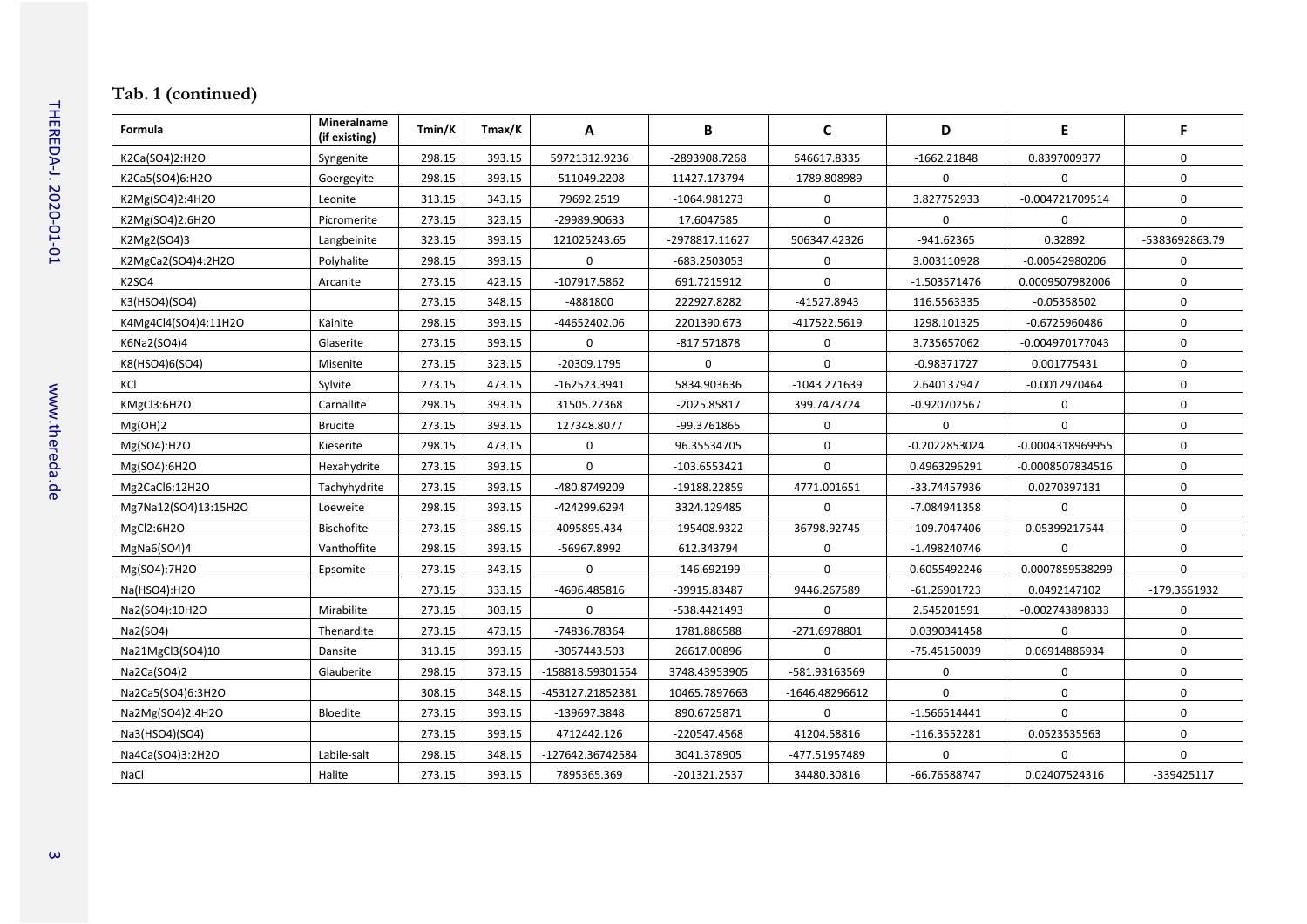#### **Tab. 2: Temperature coefficients of the equation for the Pitzer parameter (binary).**

$$
P = \frac{a}{T} + b + c \cdot ln(T) + d \cdot T + e \cdot T^{2} + \frac{f}{T^{2}}
$$

|        |         |                         | a                | b                | c                | d                   | e                      | f                |
|--------|---------|-------------------------|------------------|------------------|------------------|---------------------|------------------------|------------------|
| $Ca+2$ | $Cl-$   | beta(0)                 | 523608.18638425  | -13074.636319461 | 2228.557995242   | -4.1971890564676    | 0.0014752200493114     | -22971638.598298 |
| $Ca+2$ | $Cl-$   | beta(1)                 | $\Omega$         | 3.478658161044   | 0                | -0.015416814600998  | 0.000031790617595766   | 0                |
| $Ca+2$ | $Cl-$   | Cphi                    | -49450.01852654  | 1237.2084127933  | -210.95365351615 | 0.39806395333454    | -0.0001401890552649    | 2165261.286      |
| $Ca+2$ | $Cl-$   | $alpha(1)$ , $alpha(2)$ | $\overline{2}$   | 0                |                  |                     |                        |                  |
| $Ca+2$ | HSO4-   | beta(0)                 | 988.07446509111  | -42.190019472007 | 7.6242665704492  | -0.014306066510313  | $\Omega$               | $\Omega$         |
| $Ca+2$ | HSO4-   | beta(1)                 | $\Omega$         | 91.863314703229  | -19.068132359132 | 0.064205260809429   | 0                      | 0                |
| $Ca+2$ | HSO4-   | Cphi                    | $\Omega$         | 0                | 0                | 0                   | 0                      | 0                |
| $Ca+2$ | HSO4-   | $alpha(1)$ , $alpha(2)$ | $\overline{2}$   | $\Omega$         |                  |                     |                        |                  |
| $Ca+2$ | OH-     | beta(0)                 | 415.17295604065  | -1.5810565301582 | $\Omega$         | 0.00026407394395334 | $\Omega$               | $\Omega$         |
| $Ca+2$ | OH-     | beta(1)                 | $\Omega$         | $-0.2303$        | 0                | 0                   | 0                      | 0                |
| $Ca+2$ | OH-     | beta(2)                 | $\Omega$         | $-5.72$          | 0                | $\mathbf 0$         | 0                      | 0                |
| $Ca+2$ | OH-     | Cphi                    | $\Omega$         | 0                | 0                | $\mathbf 0$         | 0                      | 0                |
| $Ca+2$ | OH-     | $alpha(1)$ , $alpha(2)$ | $\overline{2}$   | $50*$            |                  |                     |                        |                  |
| $Ca+2$ | $SO4-2$ | beta(0)                 | 55277.170954591  | -2471.1092331818 | 457.9184134079   | -1.2511930110049    | 0.00056153968969872    | 0                |
| $Ca+2$ | $SO4-2$ | beta(1)                 | -80237.681510341 | 3589.7944058151  | -665.41621490168 | 1.8400554958205     | -0.00084165749112995   | 0                |
| $Ca+2$ | $SO4-2$ | beta(2)                 | 0                | -227.91066053882 | 0                | 0.5813966191593     | 0                      | 0                |
| $Ca+2$ | $SO4-2$ | Cphi                    | $\Omega$         | 0                | 0                | $\Omega$            | $\Omega$               | $\Omega$         |
| $Ca+2$ | $SO4-2$ | $alpha(1)$ , $alpha(2)$ | 1.4              | 12               |                  |                     |                        |                  |
| $H+$   | $Cl-$   | beta(0)                 | 9901.2219784713  | -285.6473091587  | 50.067215202357  | -0.10902829201997   | 0.000042832131817909   | -351026.15442901 |
| H+     | $Cl-$   | beta(1)                 | 189788.67075591  | -4588.8079271153 | 776.48444741115  | -1.3963936941488    | 0.00046718218052799    | -8599260.9958506 |
| H+     | $Cl-$   | Cphi                    | 0                | 0                | 0                | 0                   | 0                      | 0                |
| H+     | $Cl-$   | $alpha(1)$ , $alpha(2)$ | $\overline{2}$   | 0                |                  |                     |                        |                  |
| H+     | HSO4-   | beta(0)                 | -3779.1070431174 | 118.05012777677  | -21.070988995129 | 0.052015109988574   | -0.00002399772686271   | 134621.0365025   |
| $H+$   | HSO4-   | beta(1)                 | $\Omega$         | 0.20249372758434 | $\Omega$         | 0.0016007779060677  | -0.0000026845177100247 | $\Omega$         |
| H+     | HSO4-   | Cphi                    | $\Omega$         | 0                | 0                | 0                   | 0                      | 0                |
| $H+$   | HSO4-   | $alpha(1)$ , $alpha(2)$ | $\overline{2}$   | $\Omega$         |                  |                     |                        |                  |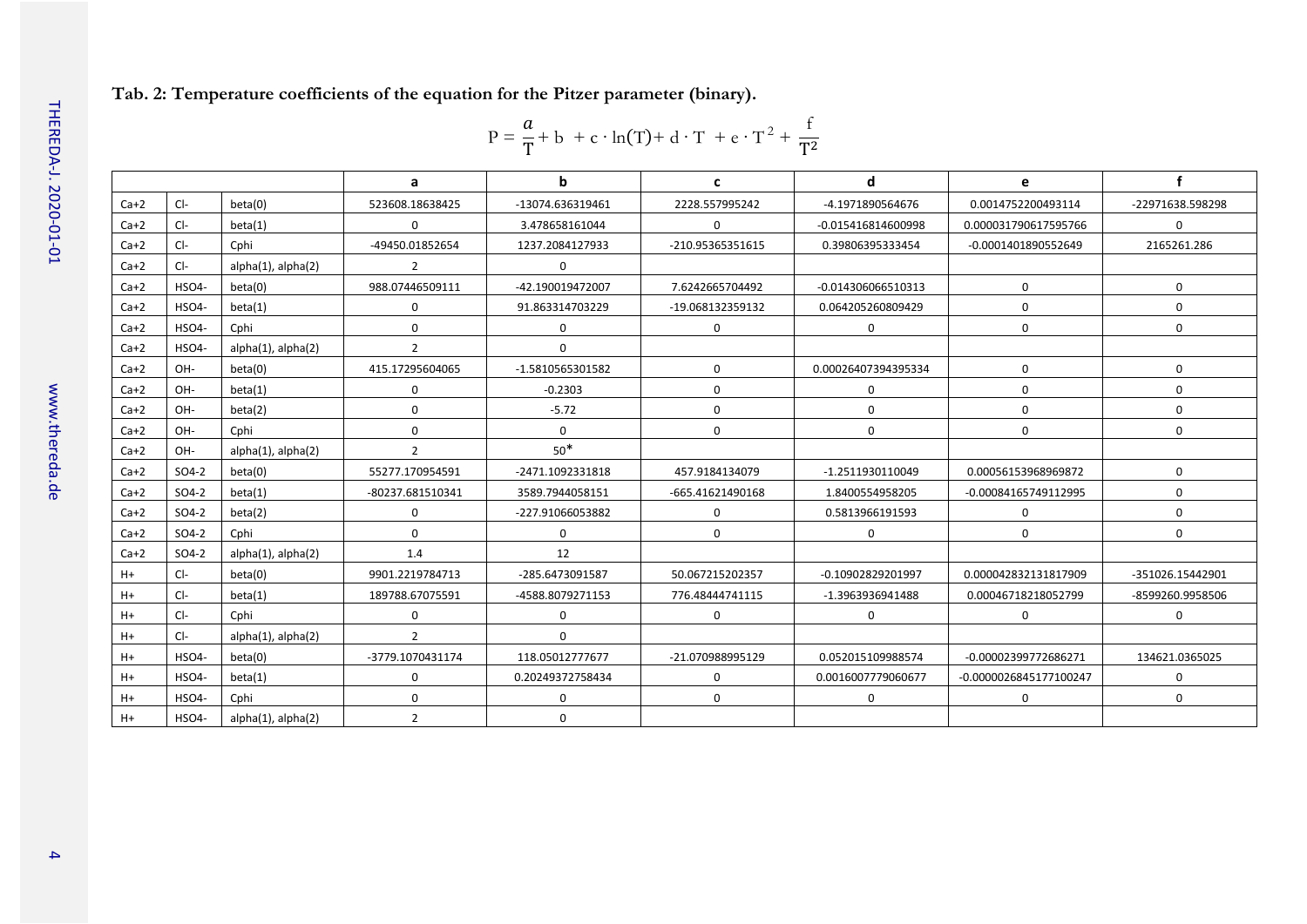## **Tab. 2 (continued)**

|        |         |                         | a                        | $\mathbf b$          | C                | d                    | e                      | f                |
|--------|---------|-------------------------|--------------------------|----------------------|------------------|----------------------|------------------------|------------------|
| $H+$   | $SO4-2$ | beta(0)                 | 18216.370413134          | -565.47153166155     | 101.57210751098  | -0.2634251798665     | 0.0001303524096458     | -648886.46966143 |
| $H+$   | $SO4-2$ | beta(1)                 | $\Omega$                 | $\Omega$             | $\Omega$         | $\Omega$             | $\Omega$               | $\Omega$         |
| $H+$   | $SO4-2$ | Cphi                    | 12441.700655481          | -387.73249251308     | 69.37103031      | -0.17062382103554    | 0.000075001664802453   | -443201.09567623 |
| $H+$   | SO4-2   | $alpha(1)$ , $alpha(2)$ | 2                        | $\Omega$             |                  |                      |                        |                  |
| K+     | $Cl-$   | beta(0)                 | -758.47633050695         | 26.737234722473      | -4.7061851476336 | 0.010071983860725    | -0.0000037598981538277 | 0                |
| K+     | $Cl-$   | beta(1)                 | 112193.16841662          | -2804.0348355283     | 478.32163208852  | -0.90718308906128    | 0.00032392910397498    | -4946661.7980636 |
| K+     | $Cl-$   | Cphi                    | 91.270112261712          | -3.3052735859041     | 0.58644312766853 | -0.0012980628672801  | 4.95707610920681E-07   | 0                |
| K+     | $Cl-$   | $alpha(1)$ , $alpha(2)$ | 2                        | $\Omega$             |                  |                      |                        |                  |
| $K+$   | HSO4-   | beta(0)                 | $\mathbf 0$              | -0.00029999639184557 | $\Omega$         | $\mathbf 0$          | $\mathbf 0$            | 0                |
| K+     | HSO4-   | beta(1)                 | $\Omega$                 | 0.012027181430032    | $\mathbf 0$      | $\Omega$             | $\Omega$               | 0                |
| $K+$   | HSO4-   | Cphi                    | 7.1255733237116          | -0.075207675506645   | $\Omega$         | 0.00022865325034578  | -1.8366779120813E-07   | 0                |
| $K+$   | HSO4-   | $alpha(1)$ , $alpha(2)$ | $\overline{\phantom{a}}$ | $\Omega$             |                  |                      |                        |                  |
| $K+$   | OH-     | beta(0)                 | 147.00940705996          | -0.59063893403091    | $\mathbf 0$      | 0.00078787849058873  | $\mathbf 0$            | 0                |
| $K+$   | OH-     | beta(1)                 | -2151.130770341          | 12.657469805761      | $\Omega$         | -0.017131182753022   | $\mathbf 0$            | 0                |
| $K+$   | OH-     | Cphi                    | -22.315984605208         | 0.13692712105358     | $\mathbf 0$      | -0.00020221458776836 | $\mathbf 0$            | 0                |
| K+     | OH-     | alpha(1), alpha(2)      | $\overline{2}$           | $\Omega$             |                  |                      |                        |                  |
| K+     | $SO4-2$ | beta(0)                 | -14114.520235733         | 604.5925786277       | -111.05626428528 | 0.29099890961573     | -0.00012610398328222   | 0                |
| $K+$   | $SO4-2$ | beta(1)                 | 25616.79189368           | -1322.5700475074     | 252.60626183174  | -0.80171327199471    | 0.0004186181651332     | 0                |
| K+     | $SO4-2$ | Cphi                    | 9686.0875025558          | -418.49135389981     | 76.990124012268  | -0.20302803127067    | 0.000088625084082025   | 0                |
| $K+$   | $SO4-2$ | $alpha(1)$ , $alpha(2)$ | $\mathcal{P}$            | $\Omega$             |                  |                      |                        |                  |
| $Mg+2$ | $Cl-$   | beta(0)                 | -9.5949075987732         | 0.52058075085694     | $\Omega$         | -0.00045632571158819 | $\mathbf 0$            | 0                |
| $Mg+2$ | $Cl-$   | beta(1)                 | 1239.2880942931          | -7.3631696542185     | $\mathbf 0$      | 0.016394622815563    | $\mathbf 0$            | 0                |
| $Mg+2$ | $Cl-$   | Cphi                    | 12.528229322268          | -0.045346523422936   | $\Omega$         | 0.000028564736424319 | $\Omega$               | $\Omega$         |
| $Mg+2$ | $Cl-$   | alpha(1), alpha(2)      | 2                        | $\Omega$             |                  |                      |                        |                  |
| $Mg+2$ | HSO4-   | beta(0)                 | -231093.45360515         | 4168.9585266703      | -654.03512875098 | 0.61027675302183     | $\Omega$               | 13434138.420831  |
| $Mg+2$ | HSO4-   | beta(1)                 | $\mathbf 0$              | 1.7289792050033      | $\Omega$         | 0                    | $\mathbf 0$            | 0                |
| $Mg+2$ | HSO4-   | Cphi                    | -55992.114162006         | 1096.9039631968      | -174.81198244032 | 0.17956232737988     | $\mathbf 0$            | 2964964.3394071  |
| $Mg+2$ | HSO4-   | alpha(1), alpha(2)      | $\overline{2}$           | 0                    |                  |                      |                        |                  |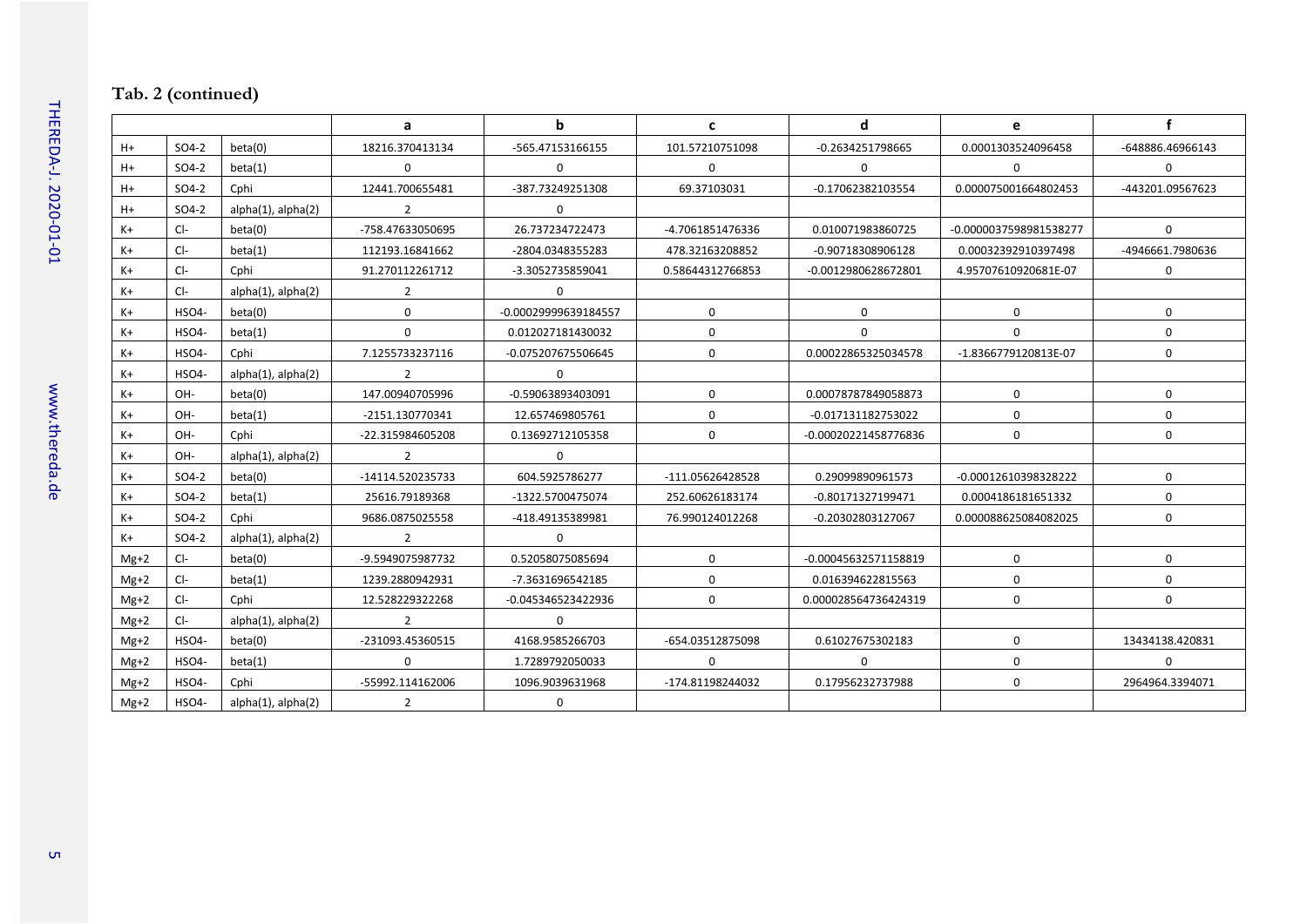#### **Tab. 2 (continued)**

|        |         |                          | a                 | b                  | c                 | d                   | е                      |                  |
|--------|---------|--------------------------|-------------------|--------------------|-------------------|---------------------|------------------------|------------------|
| $Mg+2$ | SO4-2   | beta(0)                  | 165423.9906188    | -3907.3147032293   | 658.46229851464   | -1.1598500501533    | 0.00038270739671658    | -7748191.3861327 |
| $Mg+2$ | $SO4-2$ | beta(1)                  | 55777.546009983   | -1872.4550736665   | 340.94273642432   | -0.92294789945276   | 0.00047034934295508    | -1819568.1965241 |
| $Mg+2$ | SO4-2   | beta(2)                  | 0                 | 13318.126201215    | -3193.0895050815  | 21.925295748391     | -0.019118021865416     | $\Omega$         |
| $Mg+2$ | $SO4-2$ | Cphi                     | 2488.0005592639   | -73.329119045042   | 12.705371182873   | $-0.024264178$      | 0.0000069398165325636  | -67851.92125     |
| $Mg+2$ | $SO4-2$ | $alpha(1)$ , alpha $(2)$ | 1.4               | 12                 |                   |                     |                        |                  |
| Na+    | $Cl-$   | beta(0)                  | -3062.3742486018  | 132.26053520957    | -24.400201527452  | 0.066632203018823   | -0.000031024626856696  | 0                |
| $Na+$  | $Cl-$   | beta(1)                  | -6499.63324794035 | 295.616553490889   | -55.0111433640026 | 0.155286132298996   | -0.0000720751331288712 | $\Omega$         |
| Na+    | $Cl-$   | Cphi                     | -5520.47046244513 | 138.107436887365   | -23.5679175416441 | 0.0448064311022912  | -0.0000159669079559805 | 244503.571832341 |
| Na+    | $Cl-$   | $alpha(1)$ , $alpha(2)$  | 2                 | $\Omega$           |                   |                     |                        |                  |
| Na+    | HSO4-   | beta(0)                  | -447.90677731674  | 26.213145709303    | -5.0006267881412  | 0.015156973239521   | -0.0000071150145889711 | -10.641894979855 |
| Na+    | HSO4-   | beta(1)                  | 282.41816236695   | -21.918105273919   | 3.1531865163269   | 0.018747217872392   | -0.000028837959348127  | 7.2454235949245  |
| Na+    | HSO4-   | Cphi                     | 94.829903241325   | -5.503962125203    | 1.0586866346744   | -0.0033388376450779 | 0.0000016148627458055  | 1.862581604426   |
| Na+    | HSO4-   | alpha(1), alpha(2)       |                   | n                  |                   |                     |                        |                  |
| Na+    | OH-     | beta(0)                  | -98.888405195742  | 0.74845113296049   | 0                 | -0.0010478515797703 | $\Omega$               | 0                |
| Na+    | OH-     | beta(1)                  | -206.11199903783  | 1.2022295299777    | $\Omega$          | -0.0012958058812917 | $\Omega$               | 0                |
| Na+    | OH-     | Cphi                     | 17.300056299236   | -0.091131605628721 | $\mathbf 0$       | 0.00011826675205965 | $\Omega$               | $\Omega$         |
| Na+    | OH-     | $alpha(1)$ , alpha $(2)$ |                   |                    |                   |                     |                        |                  |
| Na+    | SO4-2   | beta(0)                  | 1052.0403467436   | -44.400069456973   | 7.8553275217993   | -0.012964613626797  | $\Omega$               | $\Omega$         |
| Na+    | $SO4-2$ | beta(1)                  | -50431.463443382  | 1702.9905586626    | -291.10699873715  | 0.42220582235853    | $\Omega$               | $\Omega$         |
| Na+    | SO4-2   | Cphi                     | -494.28155511456  | 18.045079042636    | -3.1202844717061  | 0.004681676697336   | 0                      | 0                |
| Na+    | $SO4-2$ | $alpha(1)$ , $alpha(2)$  | 2                 | $\Omega$           |                   |                     |                        |                  |

\* The interaction of Ca2+ and OH- needs a beta(2) value to properly describe the effect of weak association. According to literatur[e \[HAR/MOL1984\],](#page-0-2) alpha(1)=2.0 and alpha(2) should be set to 12.0 for such cases. The first parametrisation of the Pitzer model for THEREDA was performed with the program ChemSage/ChemApp, which in the beginning did not allow the definition of a designated value for alpha(2). The source code of the program isn't accessible. But it turned out that for any case where a value for beta(2)  $\neq$  0 is entered for electrolytes with one monovalent and one higher valent ion, alpha(2) is automatically set to 50. Hence, the parametrisation of the present model was based unintentionally on an alpha(2) value of 50 for the present interaction between Ca<sup>2+</sup> and OH . Since all experimental data are represented well within their experimental error, this (albeit unusual) alpha(2) value of 50 was adopted into the database.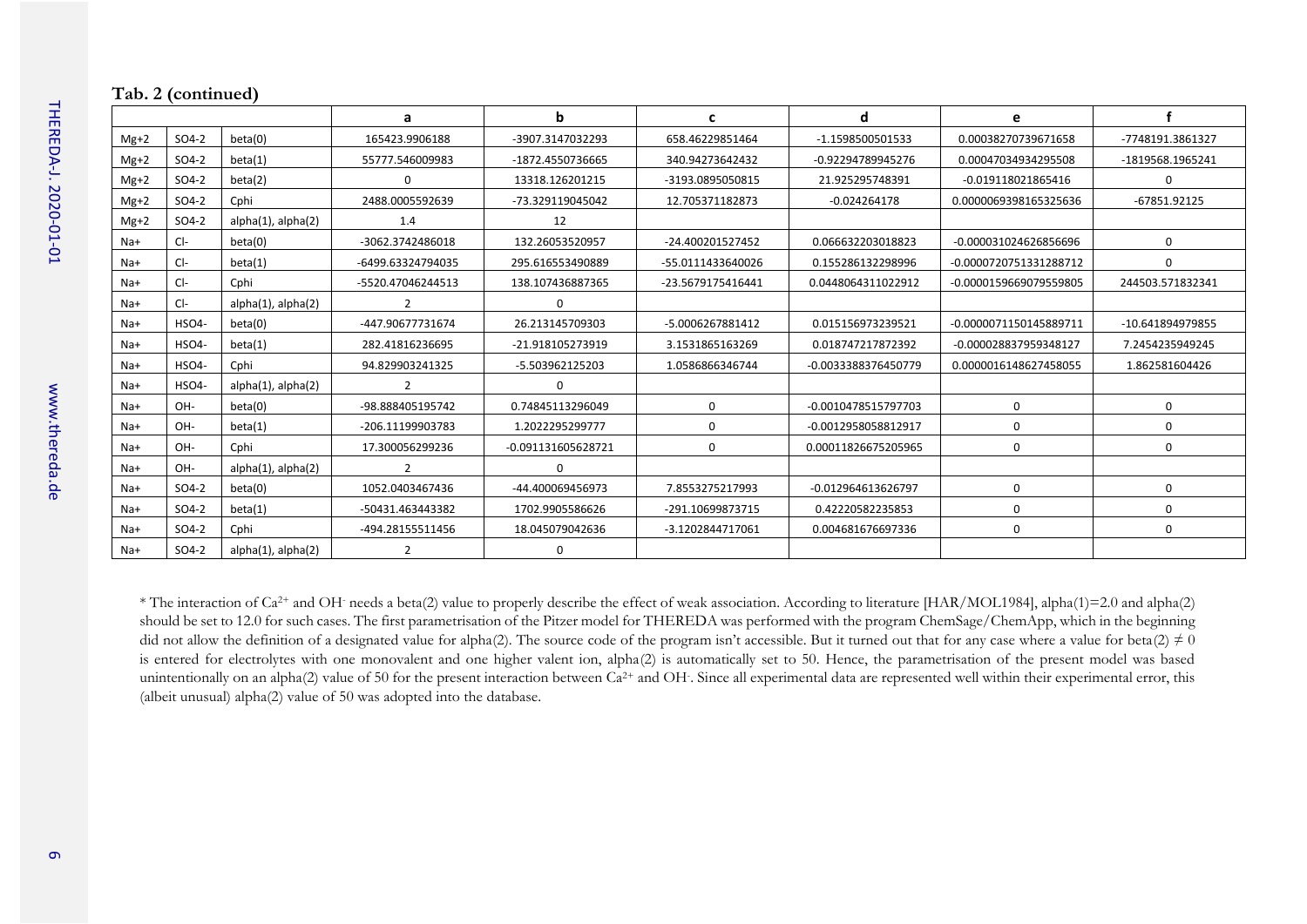**Tab. 3: Temperature coefficients of the equation for the Pitzer parameter (theta).**

$$
P = \frac{a}{T} + b + c \cdot ln(T) + d \cdot T + e \cdot T^{2} + \frac{f}{T^{2}}
$$

|        | theta        | a                | n                  | c                | d                   | e                     |                  |
|--------|--------------|------------------|--------------------|------------------|---------------------|-----------------------|------------------|
| $Ca+2$ | $H+$         | 0                | 0.096861568224187  | 0                |                     | $\Omega$              |                  |
| $Cl-$  | <b>HSO4-</b> | 0                |                    | 0                |                     | $\Omega$              |                  |
| $Cl-$  | SO4-2        | 614.5226089362   | -4.0149983991821   | 0                | 0.0066204233736244  | 0                     |                  |
| K+     | $Ca+2$       | 0                | 0.11559860965783   | 0                | 0                   | $\mathbf 0$           |                  |
| $K+$   | $H+$         | -55.875359263937 | 0.20278430500932   | 0                |                     | $\Omega$              |                  |
| $K+$   | $Mg+2$       | -1048.5973881773 | 5.8786678886283    | $\Omega$         | -0.0079210297311925 | $\Omega$              |                  |
| $Mg+2$ | $Ca+2$       | -4785.6280582116 | 225.36273870948    | -42.263061386734 | 0.12329171808287    | -0.000059523467917494 |                  |
| $Mg+2$ | $H+$         | ŋ                | 0.51653862168501   | $\Omega$         | -0.0031309680558061 | 0.0000058285013290036 |                  |
| Na+    | $Ca+2$       | 2267.2117127993  | -81.053952529918   | 14.014772007938  | -0.021273515304588  | 0                     |                  |
| Na+    | $H+$         | -4.0542575885501 | 0.048135767274039  | $\Omega$         |                     | $\Omega$              |                  |
| Na+    | $K+$         | 0                | -0.012043927235552 | 0                | 1.4781672211197E-07 | $\Omega$              |                  |
| Na+    | $Mg+2$       | $\Omega$         | -0.063343456551807 | 0                | 0.00044723332094534 | $\Omega$              |                  |
| OH-    | $Cl-$        | -49.361345504841 | 0.11048570304889   | $\Omega$         | $\Omega$            | $\Omega$              |                  |
| OH-    | SO4-2        | 0                | -0.33575218581995  | 0.14531158458115 | -0.0022722938962054 | 0.0000019538423356786 |                  |
| SO4-2  | HSO4-        | 121059.80972999  | -2844.522811955    | 478.64841878646  | -0.83397701136569   | 0.00027042821215948   | -5704023.4169222 |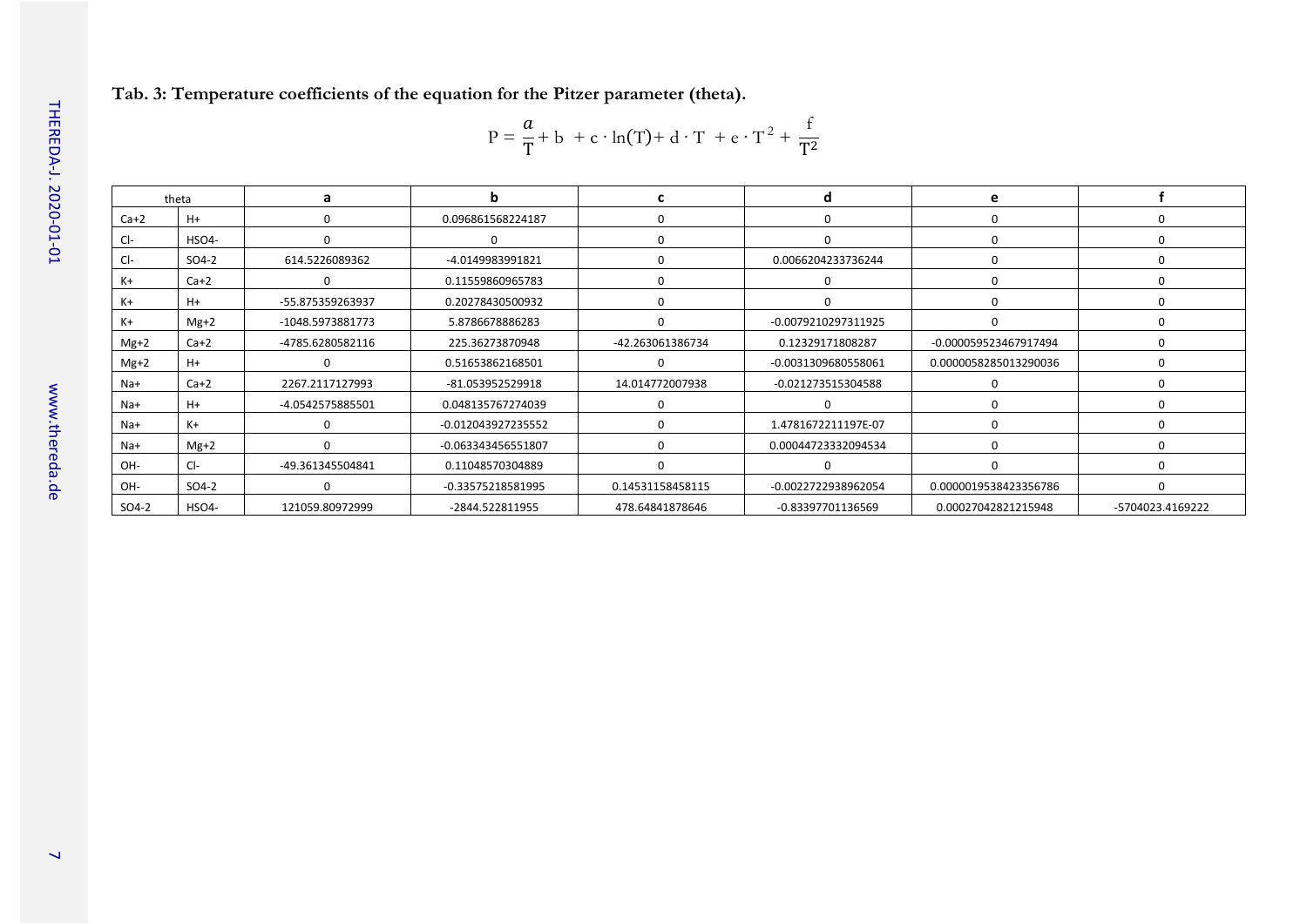#### **Tab. 4: Temperature coefficients of the equation for the Pitzer parameter (psi).**

|  |  | $P = \frac{a}{T} + b + c \cdot ln(T) + d \cdot T + e \cdot T^2 + \frac{f}{T^2}$ |  |
|--|--|---------------------------------------------------------------------------------|--|
|--|--|---------------------------------------------------------------------------------|--|

|        | psi     |                    | a                | b                   | c                | d                    | e                      |                  |
|--------|---------|--------------------|------------------|---------------------|------------------|----------------------|------------------------|------------------|
| $Ca+2$ | $Cl-$   | HSO4-              | 0                | 175.9718762403      | -40.770364736304 | 0.24044838306573     | -0.00017294791989897   | 0                |
| $Ca+2$ | CI-     | OH-                | 98.197927897047  | -0.82029144903482   | 0                | 0.0015196827300499   | $\mathbf 0$            | 0                |
| $Ca+2$ | CI-     | $SO4-2$            | $\Omega$         | -0.017920500330748  | $\Omega$         | $\Omega$             | $\mathbf 0$            | $\Omega$         |
| $Ca+2$ | $H+$    | $Cl-$              | 19.81649946479   | -0.20840514246196   | 0.01716608551326 | 0.00010808358001082  | $\mathbf 0$            | $\Omega$         |
| $Ca+2$ | $H+$    | HSO4-              | 0                | $\Omega$            | 0                | $\mathbf 0$          | $\mathbf 0$            | 0                |
| $Ca+2$ | $H+$    | $SO4-2$            | $\Omega$         | $\Omega$            | 0                | $\Omega$             | $\mathbf 0$            | 0                |
| $Ca+2$ | $SO4-2$ | HSO4-              | -1756.3687257201 | 45.111773528174     | -7.2842510000601 | 0.0070015551265861   | $\mathbf 0$            | 0                |
| $K+$   | $Ca+2$  | $Cl-$              | -27.076725039389 | 0.047627324914306   | 0                | $\Omega$             | $\mathbf 0$            | 0                |
| K+     | CI-     | OH-                | -1.7041006193998 | -0.0035398452300198 | 0                | 2.02194E-05          | $\mathbf 0$            | 0                |
| $K+$   | $Cl-$   | $SO4-2$            | -206.37961777617 | 1.2883646581274     | $\Omega$         | -0.0019995439509291  | $\Omega$               | 0                |
| K+     | $H+$    | $Cl-$              | 43.641634505983  | -0.80328100366829   | 0.11186779758254 | 0.000021245520115461 | $\Omega$               | 0                |
| K+     | $H+$    | HSO4-              | $\Omega$         | -38.556260568886    | 8.9118197895243  | -0.052680816405075   | 0.000038989631006074   | $\Omega$         |
| $K+$   | $H+$    | $SO4-2$            | -40.466204101269 | 0.1298754999098     | O                | $\Omega$             | $\Omega$               | 0                |
| $K+$   | $Mg+2$  | $Cl-$              | 332.1117055746   | -2.4074372638162    | 0                | 0.0053773109904384   | -0.0000037316131192495 | 0                |
| K+     | $Mg+2$  | $SO4-2$            | 5156.2969511095  | -200.04065187323    | 35.790366227674  | -0.079512841289314   | 0.000027966251728907   | 0                |
| K+     | $SO4-2$ | OH-                | -42.09030770341  | 0.13144059402249    | 0                | 0                    | $\Omega$               | 0                |
| $Mg+2$ | $Ca+2$  | $Cl-$              | -1.2470933044681 | -16.410481508209    | 3.8980831378916  | -0.025664432256901   | 0.000020755538998136   | 0                |
| $Mg+2$ | $Ca+2$  | $SO4-2$            | -2574.0685192579 | 54.255844305731     | -8.0094078826147 | $\Omega$             | $\Omega$               | 0                |
| $Mg+2$ | $Cl-$   | $SO4-2$            | -669.97194202899 | 5.835016300439      | 0                | -0.016474198701064   | 0.000014847701425221   | $\Omega$         |
| $Mg+2$ | $H+$    | $Cl-$              | -1357.291354862  | 61.244574321968     | -11.309231470323 | 0.029270572012749    | -0.000011173505755006  | -33.683663900415 |
| $Mg+2$ | $H+$    | HSO <sub>4</sub> - | 0                | -0.01779978591617   | 0                | 0                    | $\mathbf 0$            | 0                |
| $Mg+2$ | $H+$    | SO4-2              | $\Omega$         |                     | 0                | $\Omega$             | $\Omega$               | 0                |
| Na+    | $Ca+2$  | $Cl-$              | -6187.9848457514 | 302.35739705815     | -57.161708609056 | 0.1738529135847      | -0.000087225483432558  | 0                |
| $Na+$  | $Ca+2$  | OH-                | $\Omega$         | 5086.7271220654     | -1196.0108422476 | 7.5376900425161      | $-0.005843478$         | $\Omega$         |
| $Na+$  | $Ca+2$  | SO4-2              | 541.22316435143  | -29.266691709664    | 5.6455312394011  | -0.018943553671297   | 0.00001022002329665    | $\Omega$         |